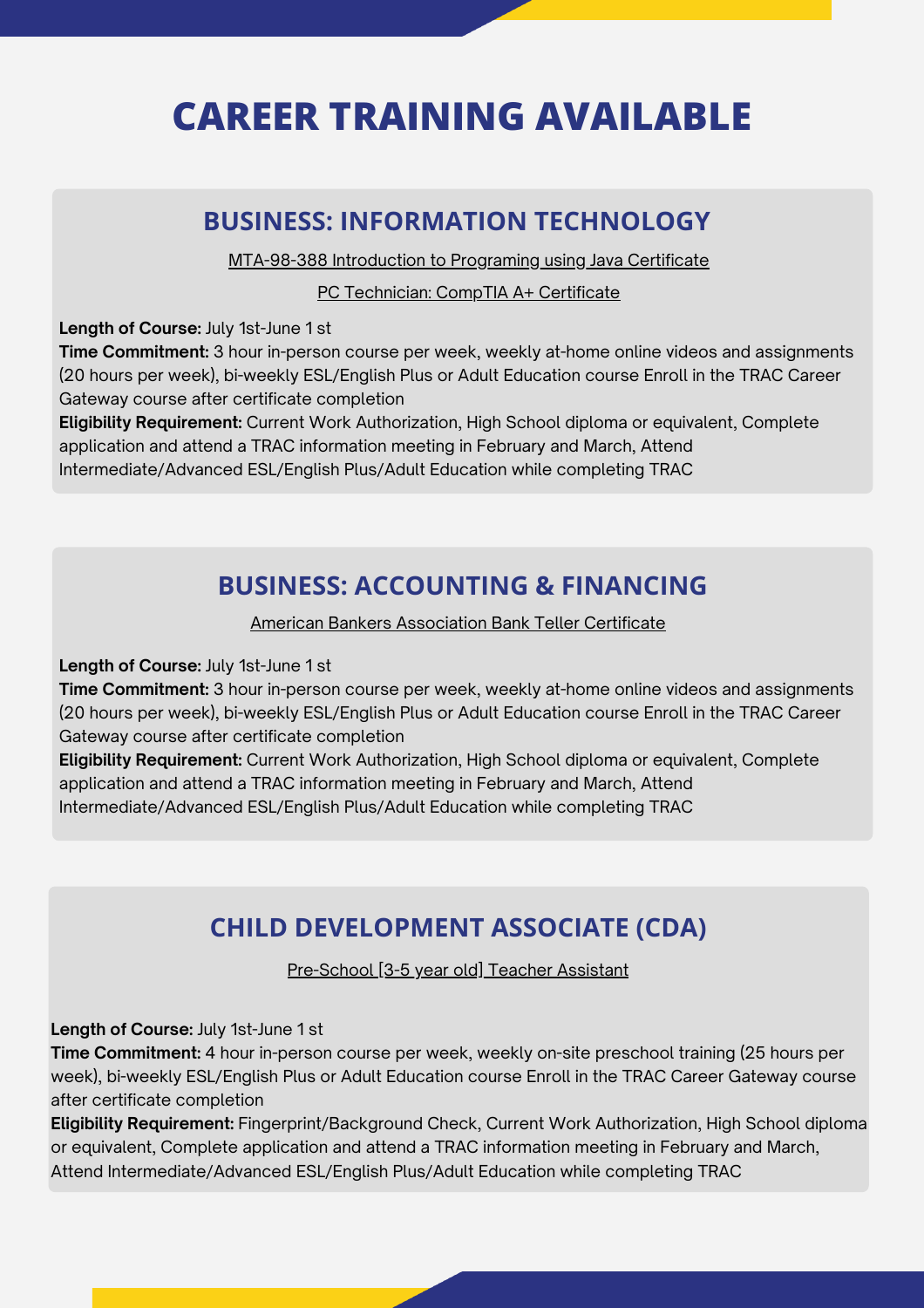# **CAREER TRAINING AVAILABLE**

Medical Front Office Assistant and [Administration](https://drive.google.com/file/d/1HWB57PkjST87wyK-L--668EEFB5hzF-y/view) Specialis[t](https://drive.google.com/file/d/1HWB57PkjST87wyK-L--668EEFB5hzF-y/view)

Medical Front Office and [Electronic](https://drive.google.com/file/d/1YzSO46Ng8uHie6898cn1k5uw86e8ga6A/view) Health Records

**Pharmacy Technician [Professional](https://drive.google.com/file/d/1WaxRahVF3p8v4H7Kve2s2N-VVhr3KgQK/view)** 

Dental Assistant Infection Control Exam and [Radiation](https://drive.google.com/file/d/1YyGFp4-JKSbbKpvokagRFFlzZ-n35cq6/view) Health and Safety

[Cardio-Phlebotomy](https://drive.google.com/file/d/1oibaDy-P9-3TI7lNJQpOjFP10nloiXlf/view) Technician

### **OFFICE AND MEDICAL ADMINISTRATION**

### **HUMAN RESOURCES PROFESSIONAL**

Human Resources [Professional](https://www.ed2go.com/courses/business/operations/ctp/human-resources-professional-course-online)

**Length of Course:** July 1st-June 1 st

**Time Commitment:** 3 hour in-person course per week, weekly at-home online videos and assignments (20 hours per week), bi-weekly ESL/English Plus or Adult Education course Enroll in the TRAC Career Gateway course after certificate completion **Eligibility Requirement:** Current Work Authorization, High School diploma or equivalent, Complete application and attend a TRAC information meeting in February and March, Attend Intermediate/Advanced ESL/English Plus/Adult Education while completing TRAC

**Length of Course:** July 1st-June 1 st

**Time Commitment:** 3 hour in-person course per week, weekly at-home online videos and assignments (20 hours per week), bi-weekly ESL/English Plus or Adult Education course Enroll in the TRAC Career Gateway course after certificate completion

**Eligibility Requirement:** Current Work Authorization, High School diploma or equivalent, Complete application and attend a TRAC information meeting in February and March, Attend Intermediate/Advanced ESL/English Plus/Adult Education while completing TRAC

## **PARALEGAL**

**[Paralegal](https://www.ed2go.com/courses/legal/legal-studies/ctp/certified-paralegal-voucher-included)** 

Paralegal certificate is only available for foreign trained law professionals

**Length of Course:** July 1st-June 1 st

**Time Commitment:** 3 hour in-person course per week, weekly at-home online videos and assignments (20 hours per week), bi-weekly ESL/English Plus or Adult Education course Enroll in the TRAC Career

#### Gateway course after certificate completion

**Eligibility Requirement:** Current Work Authorization, High School diploma or equivalent, Complete

application and attend a TRAC information meeting in February and March, Attend

Intermediate/Advanced ESL/English Plus/Adult Education while completing TRAC